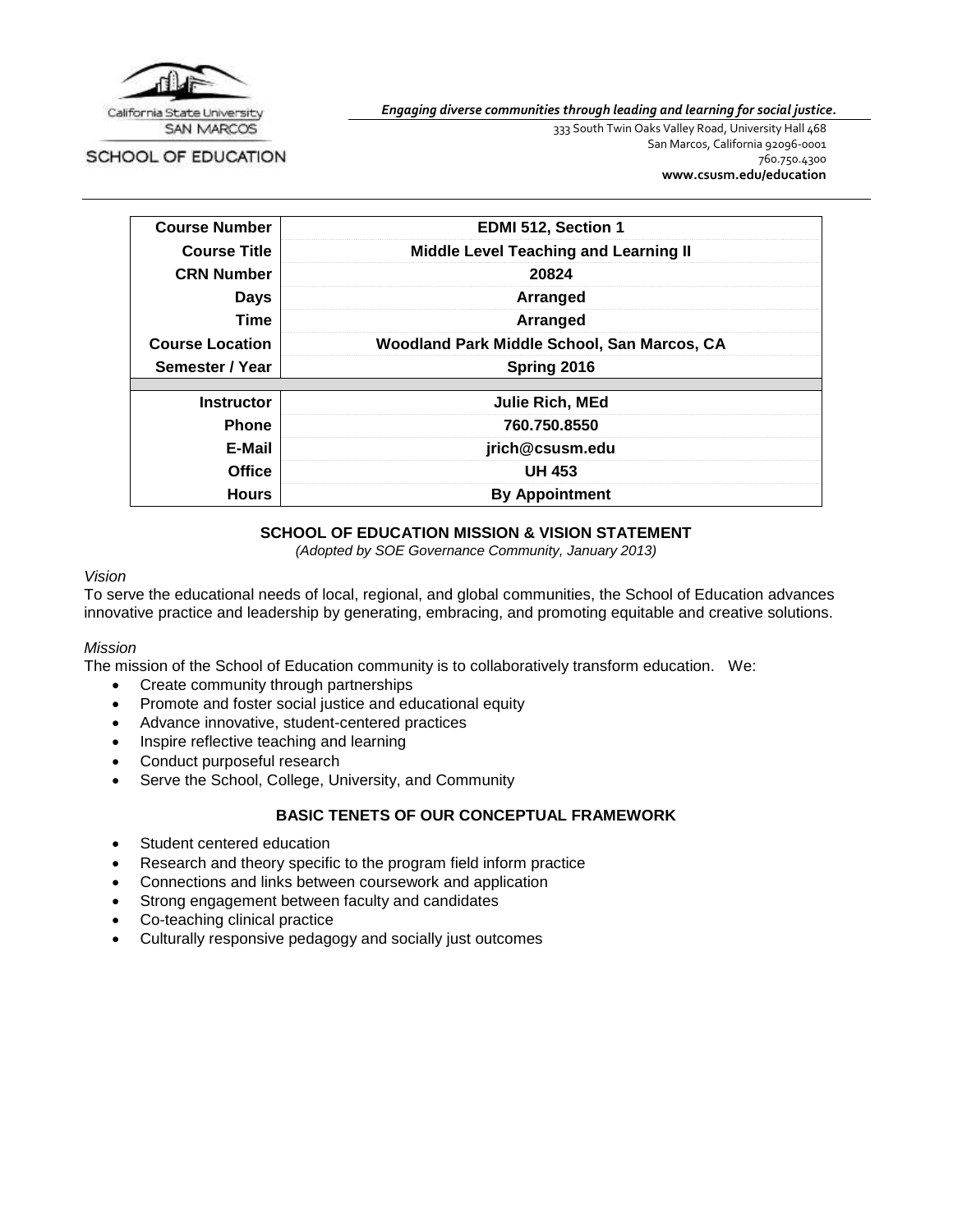## **COURSE DESCRIPTION**

Focuses on developing an advanced understanding of learning theory and instructional practice in self-contained or departmentalized settings. *Prerequisite: EDMI 511.*

## **Course Prerequisites**

Admission to the Middle Level Teacher Credential Program and EDMI 511.

#### **Course Objectives**

- 1. Students will demonstrate knowledge of general learning theories and experiences within a wide range of pedagogical practices.
- 2. Students will demonstrate awareness of the multiple perspectives and learning styles existing in diverse classrooms and other educational settings.
- 3. Students will discuss and experiment with a variety of techniques and methods of instruction.

## **Credit Hour Policy Statement**

This course is delivered in a face-to-face instruction. Students are expected to spend a minimum of two hours outside of the classroom each week for each unit of credit engaged in learning. For courses with a "lecture" mode of instruction over an entire semester, each unit of credit corresponds to an 'hour' of class-time and two hours of student learning outside of class.

## **REQUIRED TEXTS, MATERIALS AND/OR ACCOUNTS**

## **Required Texts (from EDMI 511 to be used in EDMI 512)**

- Association for Middle Level Education [National Middle School Association]. (2010). *This We Believe: Keys to Educating Young Adolescents.* ISBN 9781560902324
- Association for Middle Level Education [National Middle School Association]. (2010). *Research and Resources in Support of This We Believe*. (2nd ed.) ISBN 9781560902348
- Lemov, Doug. *Teach Like a Champion: 49 Techniques that Put Students on the Path to College (K-12).* Wiley & Sons. ISBN 9780470550472
- Powell, Sara Davis. (2016). *Introduction to Middle Level Education* (3rd ed.). Pearson. ISBN 9780133831566

Additional Readings will be provided via Cougar Courses.

#### **On-line Resource**

 Common Core Standards and appendices <http://www.cde.ca.gov/re/cc/> [http://www.corestandards.org/assets/Appendix\\_A.pdf](http://www.corestandards.org/assets/Appendix_A.pdf) [http://www.corestandards.org/assets/Appendix\\_B.pdf](http://www.corestandards.org/assets/Appendix_B.pdf) [http://www.corestandards.org/assets/Appendix\\_C.pdf](http://www.corestandards.org/assets/Appendix_C.pdf)

#### **Authorization to Teach English Learners**

This credential program has been specifically designed to prepare teachers for the diversity of languages often encountered in California public school classrooms. The authorization to teach English learners is met through the infusion of content and experiences within the credential program, as well as additional coursework. Candidates successfully completing this program receive a credential with authorization to teach English learners. *(Approved by CCTC in SB 2042 Program Standards, August 02)*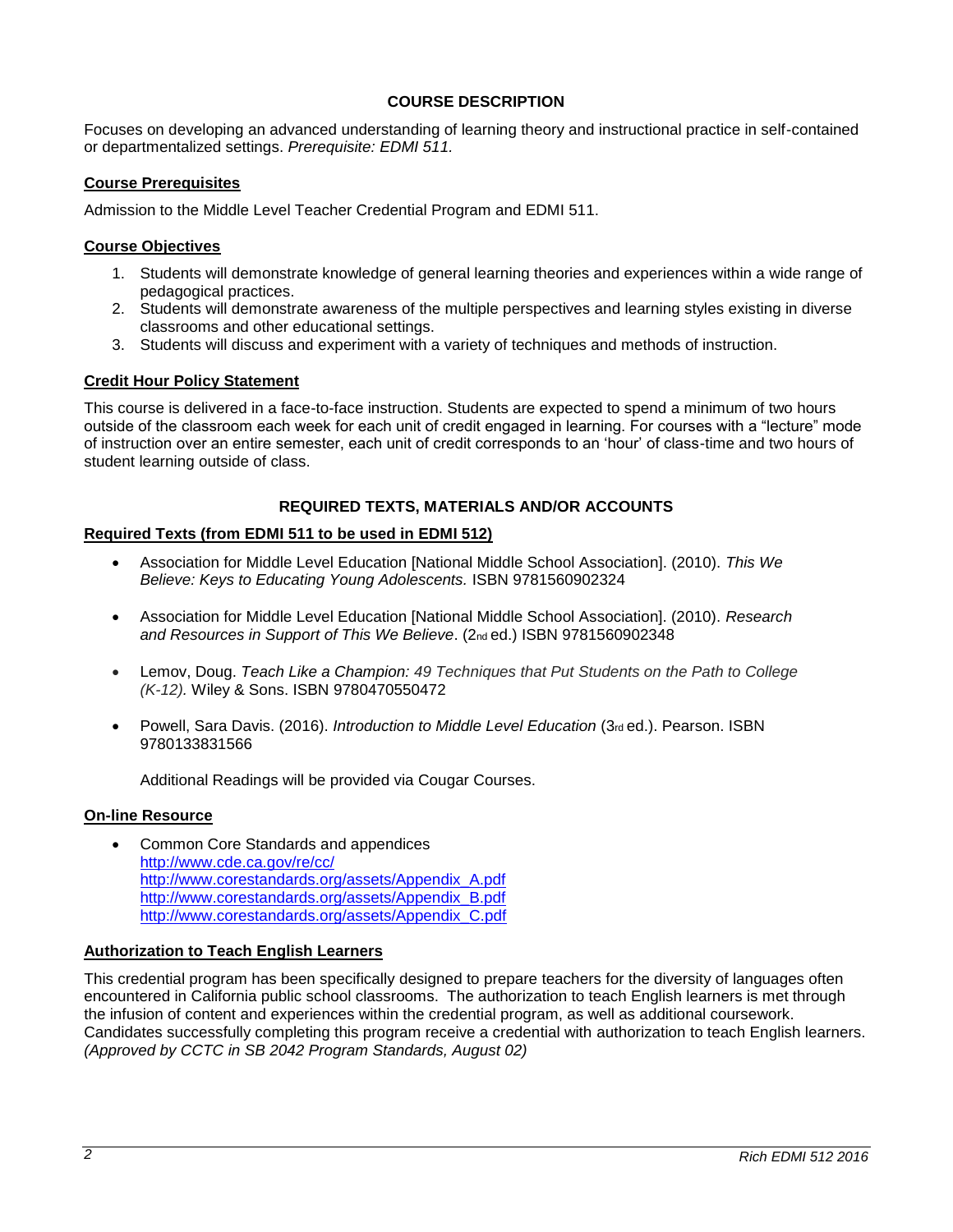# **COURSE LEARNING OUTCOMES**

## **Teacher Performance Expectation (TPE) Competencies**

The course objectives, assignments, and assessments have been aligned with the CTC standards for the Multiple Subjects Credential. This course is designed to help teachers seeking a California teaching credential to develop the skills, knowledge, and attitudes necessary to assist schools and district in implementing effective programs for all students. The successful candidate will be able to merge theory and practice in order to realize a comprehensive and extensive educational program for all students. You will be required to formally address the following TPEs in this course:

- TPE 6d Engaging and supporting all learners (Strategy Matrix)
- TPE 9 Instructional Planning (Lesson and Unit Plan)
- TPE 14 Educational technology (Lesson and Unit Plan)

#### **Teacher Performance Assessment**

Beginning July 1, 2008 all California credential candidates must successfully complete a state-approved Teacher Performance Assessment (TPA), as part of the credential program of preparation. During the 2015-16 academic year the CSUSM credential programs will use either the CalTPA (California Teacher Performance Assessment) or the edTPA (Educative Teacher Performance Assessment).

Check with your program coordinator to determine which assessment is used for your credential program.

## **CalTPA**

To assist with your successful completion of the CalTPA, a series of informational seminars are offered over the course of the program. TPA related questions and logistical concerns are to be addressed during the seminars. Your attendance to TPA seminars will greatly contribute to your success on the assessment. The CalTPA Candidate Handbook, TPA seminar schedule, and other TPA support materials may be found on the SOE website:

<http://www.csusm.edu/education/CalTPA/ProgramMaterialsTPA.html>

#### **edTPA**

Beginning in fall 2015, for newly entering initial candidates, the CSUSM assessment system is the edTPA. To assist with your successful completion of the edTPA, a capstone class is part of your curriculum. In this class edTPA related questions and logistical concerns are addressed. Additional support materials are available on the edTPA website: [http://www.edtpa.com/PageView.aspx?f=GEN\\_Candidates.html](http://www.edtpa.com/PageView.aspx?f=GEN_Candidates.html)

Additionally, to support your success in your credential program and with TPA, SOE classes use common pedagogical language, lesson plans (lesson designs), and unit plans (unit designs).

# **GENERAL CONSIDERATIONS**

#### **School of Education Attendance Policy – Attendance is Mandatory**

Due to the dynamic and interactive nature of courses in the School of Education, all candidates are expected to attend all classes and participate actively. At a minimum, candidates must attend more than 80% of class time, or s/he may not receive a passing grade for the course at the discretion of the instructor. Individual instructors may adopt more stringent attendance requirements. Should the candidate have extenuating circumstances, s/he should contact the instructor as soon as possible. *(Adopted by the COE Governance Community, December, 1997).*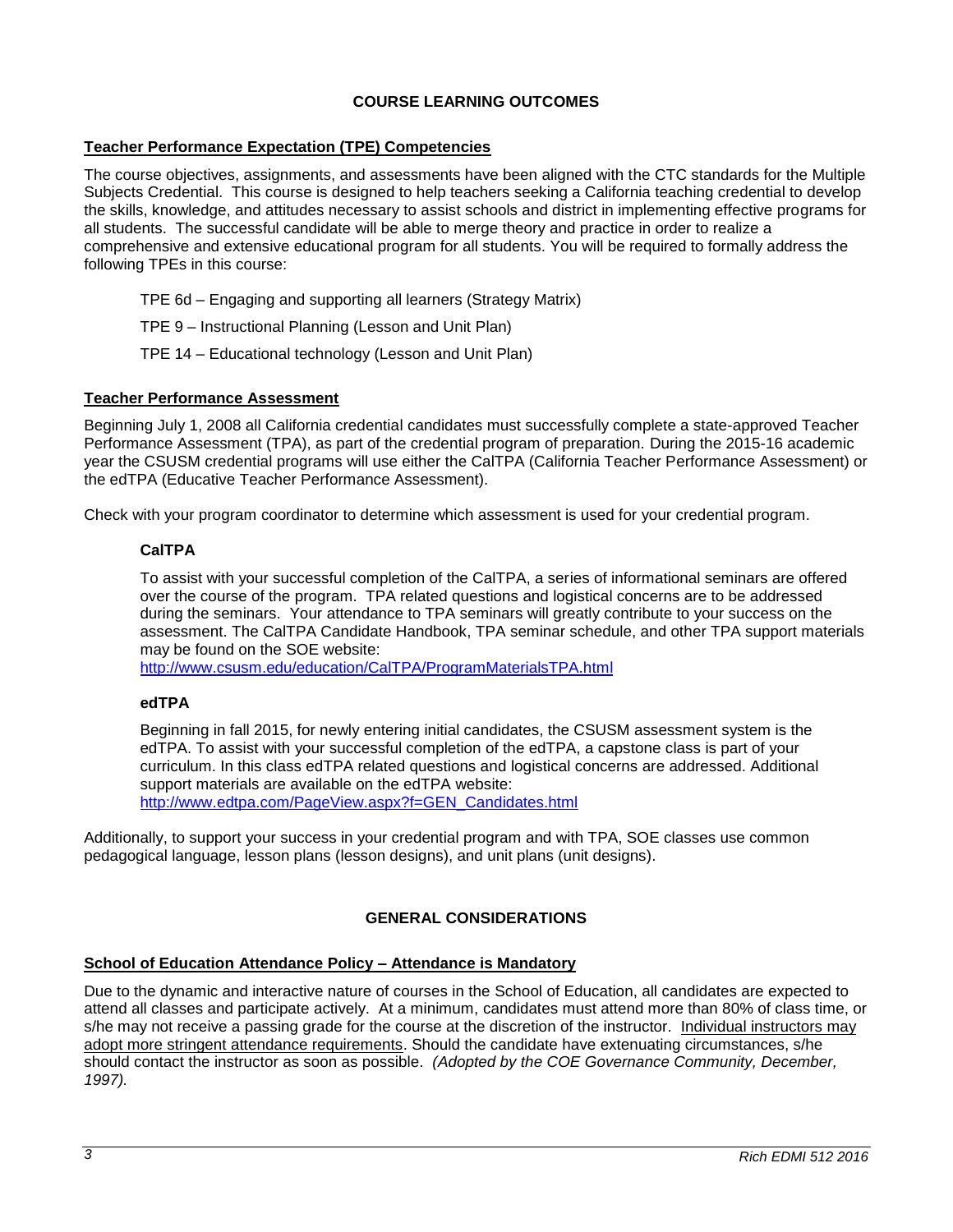This course: Teacher education is a professional preparation program. Therefore, for this course: students missing more than one class session cannot earn an A or A-. Students missing more than two class sessions cannot earn a B or B+. Students missing more than three classes cannot earn a C+. Arriving late or leaving early by more than 20 minutes counts as an absence. Notifying the instructor does not constitute an excuse. All assignments must be turned in on due date even in case of an absence.

## **Students with Disabilities Requiring Reasonable Accommodations**

Students with disabilities who require reasonable accommodations must be approved for services by providing appropriate and recent documentation to the Office of Disabled Student Services (DSS). This office is located in Craven Hall 4300, and can be contacted by phone at (760) 750-4905, or TTY (760) 750-4909. Students authorized by DSS to receive reasonable accommodations should meet with their instructor during office hours or, in order to ensure confidentiality, in a more private setting.

## **All University Writing Requirement**

The CSUSM writing requirement of 2500 words is met through the completion of course assignments. Therefore, all writing will be looked at for content, organization, grammar, spelling, and format. For this class please use APA Manual,  $6<sup>th</sup>$  edition—see a quide at<http://owl.english.purdue.edu/owl/section/2/10/>.

## **Person-First Language**

Use "person-first" language in all written and oral assignments and discussions (e.g., "student with autism" rather than "autistic student"). Disabilities are not persons and they do not define persons, so do not replace personnouns with disability-nouns. Further, emphasize the person, not the disability, by putting the person-noun first.

#### **CSUSM Academic Honesty Policy**

Students will be expected to adhere to standards of academic honesty and integrity, as outlined in the Student Academic Honesty Policy. All assignments must be original work, clear and error-free. All ideas/material that are borrowed from other sources must have appropriate references to the original sources. Any quoted material should give credit to the source and be punctuated accordingly.

Academic Honesty and Integrity: Students are responsible for honest completion and representation of their work. Your course catalog details the ethical standards and penalties for infractions. There will be zero tolerance for infractions. If you believe there has been an infraction by someone in the class, please bring it to the instructor's attention. The instructor reserves the right to discipline any student for academic dishonesty, in accordance with the general rules and regulations of the university. Disciplinary action may include the lowering of grades and/or the assignment of a failing grade for an exam, assignment, or the class as a whole.

Incidents of Academic Dishonesty will be reported to the Dean of Students. Sanctions at the University level may include suspension or expulsion from the University.

Refer to the full Academic Honesty Policy at: [http://www.csusm.edu/policies/active/documents/Academic\\_Honesty\\_Policy.html](http://www.csusm.edu/policies/active/documents/Academic_Honesty_Policy.html)

#### **Plagiarism**

As an educator, it is expected that each candidate (course participant) will do his/her own work, and contribute equally to group projects and processes. Plagiarism or cheating is unacceptable under any circumstances. If you are in doubt about whether your work is paraphrased or plagiarized see the Plagiarism Prevention for Students website [http://library.csusm.edu/plagiarism/index.html.](http://library.csusm.edu/plagiarism/index.html) If there are questions about academic honesty, please consult the University catalog.

#### **Use of Technology**

Candidates are expected to demonstrate competency in the use of various forms of technology (i.e. word processing, electronic mail, Moodle, use of the Internet, and/or multimedia presentations). Specific requirements for course assignments with regard to technology are at the discretion of the instructor. Keep a digital copy of all assignments for use in your teaching portfolio. All assignments will be submitted online, and some will be submitted in hard copy as well. Details will be given in class.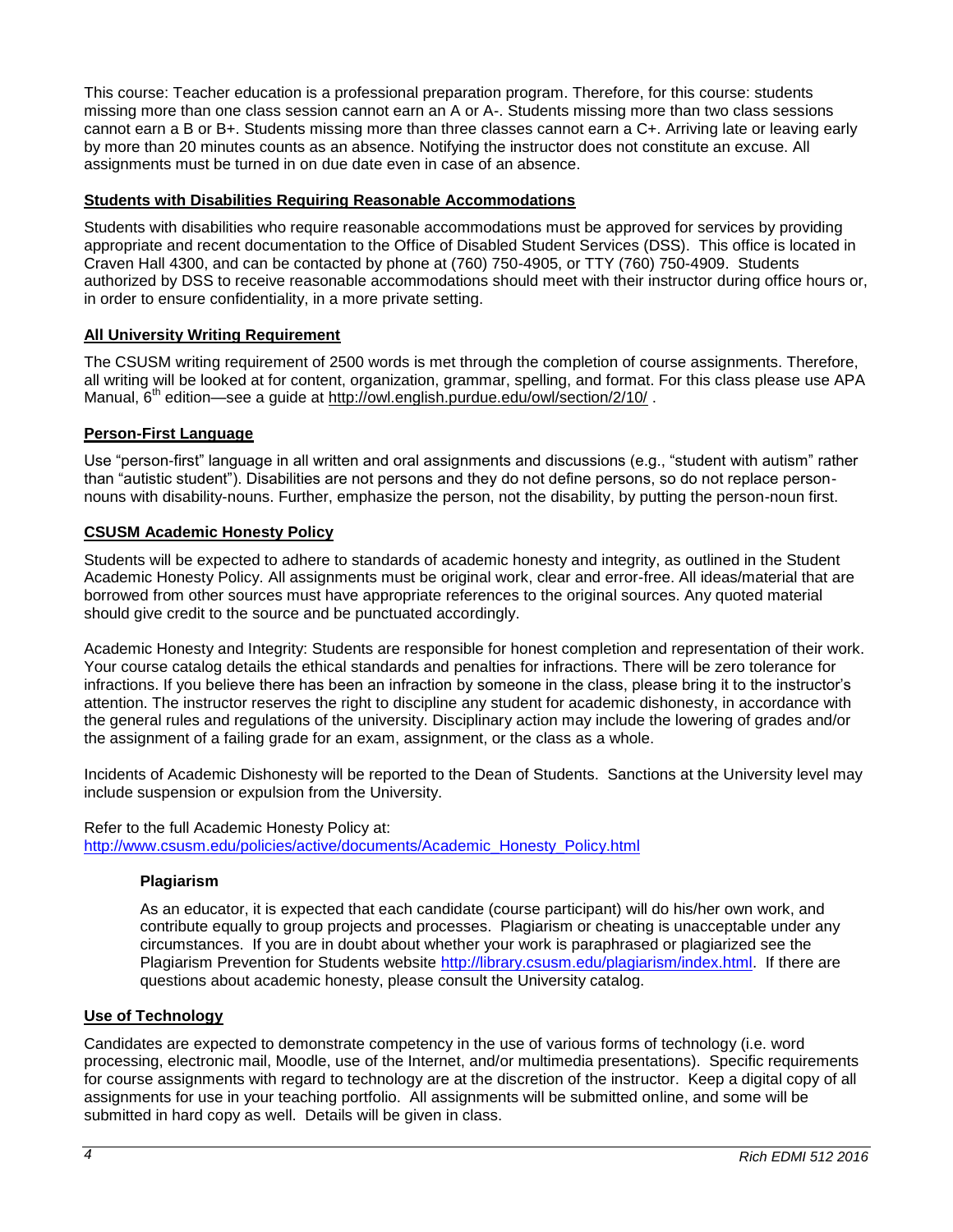## **Electronic Communication Protocol**

Electronic correspondence is a part of your professional interactions. If you need to contact the instructor, e-mail is often the easiest way to do so. It is my intention to respond to all received e-mails in a timely manner. Please be reminded that e-mail and on-line discussions are a very specific form of communication, with their own nuances and etiquette. For instance, electronic messages sent in all upper case (or lower case) letters, major typos, or slang, often communicate more than the sender originally intended. With that said, please be mindful of all e-mail and on-line discussion messages you send to your colleagues, to faculty members in the School of Education, or to persons within the greater educational community. All electronic messages should be crafted with professionalism and care.

Things to consider:

- Would I say in person what this electronic message specifically says?
- How could this message be misconstrued?
- Does this message represent my highest self?
- Am I sending this electronic message to avoid a face-to-face conversation?

In addition, if there is ever a concern with an electronic message sent to you, please talk with the author in person in order to correct any confusion.

## **Computer/Cell Phone Use during Class Sessions**

You are welcome to use a laptop computer in class when working on class assignments, for example. However, you will need to save checking email or other personal computer use for time outside of class. Please refrain from texting in class. Most students find it disruptive when they are focusing on class activities or listening to presentations. Your kind consideration is greatly appreciated by all!

## **Special Education Inclusion**

Consistent with the intent to offer a seamless teaching credential in the School of Education, this course will introduce the collaborative infusion of special education competencies that reflect inclusive educational practices.

## **Assessment of Professional Dispositions**

Assessing a candidate's dispositions within a professional preparation program is recognition that teaching and working with learners of all ages requires not only specific content knowledge and pedagogical skills, but positive attitudes about multiple dimensions of the profession. The School of Education has identified six dispositions – social justice and equity, collaboration, critical thinking, professional ethics, reflective teaching and learning, and life-long learning—and developed an assessment rubric. For each dispositional element, there are three levels of performance - *unacceptable*, *meets, and advanced.*

The assessment is designed to provide candidates with ongoing feedback for their growth in professional dispositions and includes a self-assessment by the candidate. The dispositions and rubric are presented, explained and assessed in one or more designated courses in each program as well as in clinical practice. Based upon assessment feedback candidates will compose a reflection that becomes part of the candidate's Teaching Performance Expectation portfolio.

# **COURSE REQUIREMENTS AND GRADED COURSE COMPONENTS**

## **Grading Standards and Expectations**

Teacher education is a professional preparation program. It is expected students will come to class prepared to discuss the readings, submit required assignments, and participate in class activities. Students are expected to adhere to academic honesty and integrity, standards of dependability, confidentiality and writing achievement. Because it is important for teachers to be able to effectively communicate their ideas to students, parents, colleagues, and administrators, writing that is original, clear and error-free is a priority for the School of Education. It is expected that work will be turned in on time. Please discuss individual issues with the instructor. Furthermore,

 You must maintain a B average (3.0 GPA), with all grades at a C+ or better, in your teacher education courses to receive a teaching credential from the State of California.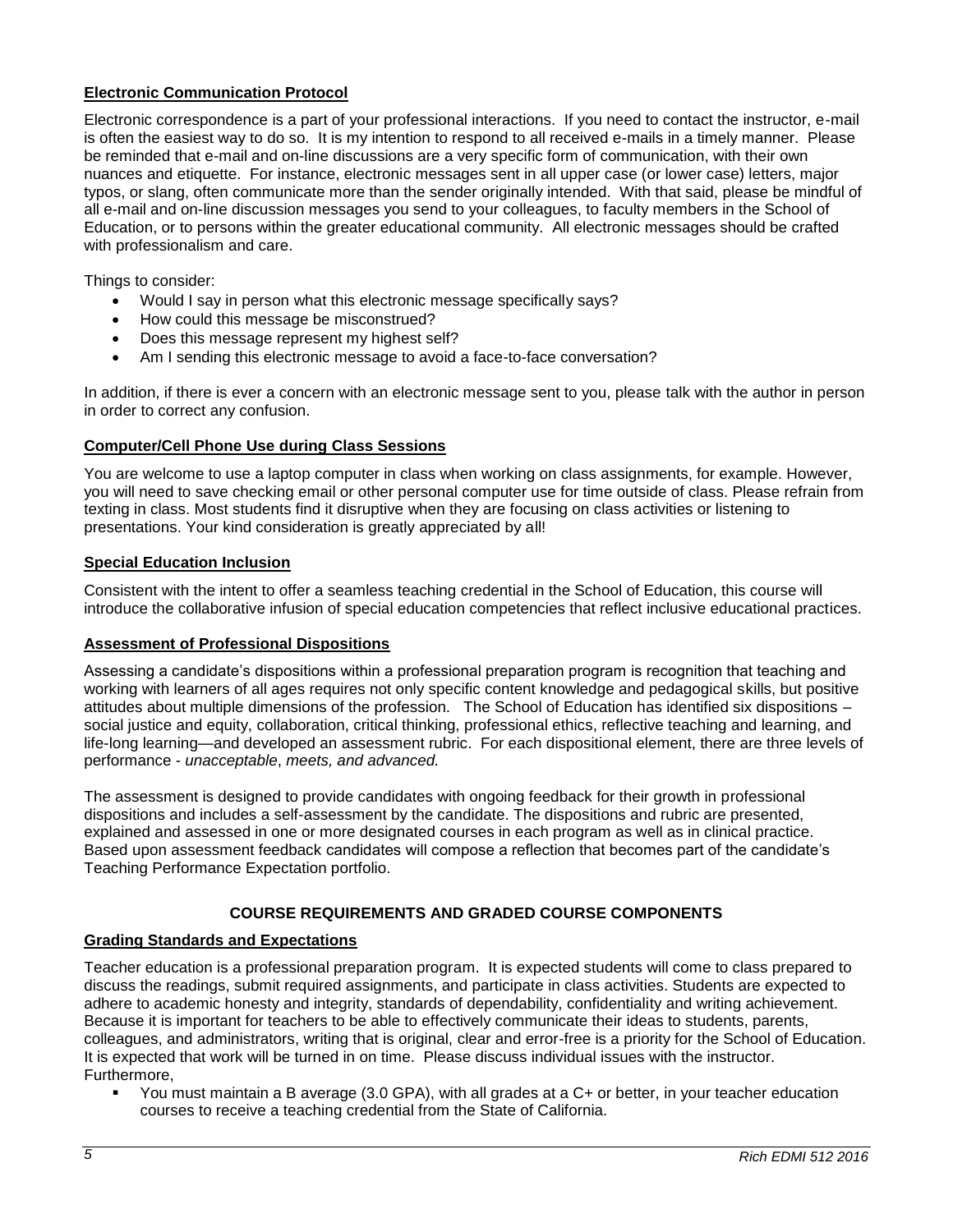**EXEC** Late assignments will be accepted only under extenuating circumstances. Consult the instructor in advance if an assignment will be turned in late.

| A  | 930-1000 points | А- | 900-920 points |
|----|-----------------|----|----------------|
| B+ | 880-890 points  | в  | 830-870 points |
| B- | 800-820 points  | C+ | 780-790 points |

| <b>Assignment</b>                              | <b>Points</b> | Due Date                                |
|------------------------------------------------|---------------|-----------------------------------------|
| Foundations for a Good CP II experience        | 50            | February 16, 2016                       |
| UbD Unit Plan                                  | 100           | Feb. 10; draft - March 9,<br>2016 final |
| <b>Exceptionality Matrix</b>                   | 50            | February 17, 2016                       |
| Supporting all students paper or volunteering) | 200           | Draft due of paper                      |
| EL Lesson Plan                                 | 50            | March 1, 2016                           |
| Classroom Management Assessment & Plan         | 300           | March 9, 2016                           |
| First Day Lesson Plan                          | 50            | March 16, 2016                          |
| Website                                        | 200           | March 16, 2016                          |

# **Final Exam Statement**

There is no final exam.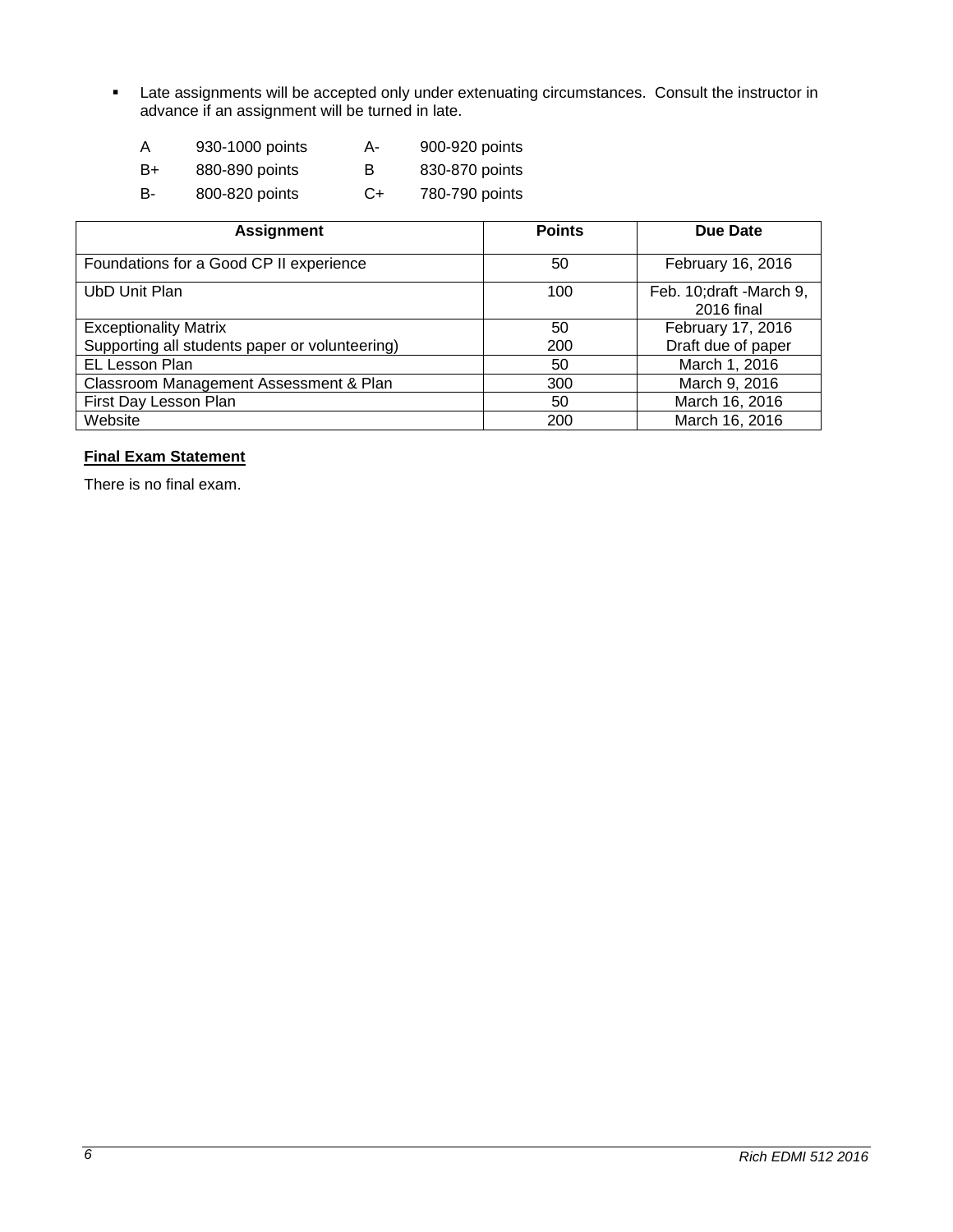# **EDMI 512 COURSE SCHEDULE, SPRING 2016**

(The Instructor reserves the right to alter the course schedule.)

| Week/Theme                   | <b>Date/Session</b>                     | <b>Topics</b>                         | <b>Readings and Assignments Due</b>         |
|------------------------------|-----------------------------------------|---------------------------------------|---------------------------------------------|
| Week 1:                      | #1 January 26, Tuesday-- 9 a.m. -       | <b>Semester Overview</b>              | Syllabus                                    |
| <b>Building</b>              | 11:45 <b>a.m.</b>                       | <b>Community Building</b>             |                                             |
| <b>Community</b>             |                                         | Gallery Walk - Review of 511          | Assignments and Links in Cougar             |
|                              |                                         | Website Intro                         | Courses                                     |
|                              | #2: January 27, Wednesday p.m.          | <b>Effective teaching strategies:</b> |                                             |
|                              |                                         | Learning Styles                       | Assignments and Links in Cougar Courses     |
|                              |                                         | Piaget, ZPD,                          |                                             |
|                              |                                         | LP: UbD Intro                         |                                             |
|                              |                                         |                                       |                                             |
| Week 2:<br><b>Curriculum</b> |                                         |                                       |                                             |
|                              | #3: February 2, Tuesday p.m.            | <b>Safe Zone Presentation</b>         | Assignments and Links in Cougar Courses     |
| <b>Requirements and</b>      |                                         |                                       |                                             |
| <b>Planning</b>              |                                         |                                       | $\overline{\phantom{0}}$                    |
| Making it work for           |                                         | <b>Effective teaching strategies:</b> |                                             |
| all students                 |                                         | Text Complexity; from Blooms to       |                                             |
|                              | #4: Feb. 3, Wednesday p.m.              | DOK, Lexiles                          | Assignments and Links in Cougar Courses     |
|                              |                                         | <b>UbD Continued</b>                  |                                             |
|                              |                                         | <b>CCSS</b> review                    |                                             |
|                              |                                         |                                       |                                             |
| Week 3:                      | #5: February 8 Monday p.m.              | Assessment                            | Assignments and Links in Cougar Courses     |
| Classroom                    |                                         |                                       |                                             |
| <b>Management</b>            |                                         |                                       |                                             |
|                              | #6: February 10 Wednesday p.m.          | $\overline{\phantom{0}}$              |                                             |
|                              |                                         |                                       |                                             |
|                              |                                         | Assessment                            |                                             |
|                              | #7: February 16 Tuesday p.m.            | Supporting struggling students:       |                                             |
|                              |                                         | <b>Differentiation</b>                | <b>Foundations for CP II Assignment Due</b> |
|                              |                                         | <b>EL Strategies</b>                  | <b>Draft of UbD Plan due</b>                |
|                              |                                         | Schema Building, Scaffolding          |                                             |
|                              |                                         | IDEA, 504 RTI                         | Assignments and Links in Cougar Courses     |
|                              |                                         | SSTs & IEPs                           |                                             |
| Week 4:                      |                                         | Handicapping conditions               |                                             |
| Demonstrating                |                                         |                                       |                                             |
| Learning,                    | #8: February 17 Wed. a.m.               | Supporting struggling students        | Assignments and Links in Cougar Courses     |
| Assessment, &                |                                         | Cont'd                                | DUE (to be completed in class):             |
| <b>Evaluation</b>            |                                         |                                       | <b>Exceptionality matrix</b>                |
|                              |                                         |                                       | <b>Due: Supporting all students draft</b>   |
|                              |                                         |                                       | paper                                       |
| Week 5:                      |                                         |                                       |                                             |
| <b>Special Education</b>     | #9 February 23 Tuesday a.m.             | Classroom Management                  |                                             |
|                              |                                         | Creating motivating learning          | Assignments and Links in Cougar Courses     |
|                              |                                         | environments                          |                                             |
|                              |                                         |                                       |                                             |
|                              |                                         |                                       |                                             |
|                              |                                         | Professionalism                       |                                             |
|                              | # 10 February 24 Wednesday a.m.         |                                       | Assignments and Links in Cougar Courses     |
|                              |                                         | Goal setting, interview prep          |                                             |
|                              |                                         |                                       |                                             |
|                              |                                         |                                       |                                             |
|                              | #11: February 24 Wednesday              |                                       |                                             |
|                              | p.m.                                    | <b>Mock Interviews</b>                |                                             |
|                              |                                         |                                       |                                             |
| Week 6                       |                                         |                                       |                                             |
|                              | #12: February 29 Monday a.m             | Classroom Management                  |                                             |
|                              |                                         |                                       |                                             |
|                              |                                         |                                       |                                             |
|                              |                                         | Synthesis:                            |                                             |
|                              |                                         | Lesson Planning with EL focus         | <b>DUE: EL Lesson Plan (in class)</b>       |
|                              | Tuesday p.m.<br>#13 March 1             |                                       |                                             |
|                              |                                         |                                       |                                             |
|                              |                                         |                                       |                                             |
| Week 7                       |                                         |                                       | <b>DUE: Classroom Management</b>            |
| <b>Applications</b>          | #14 March 9 Wednesday <mark>a.m.</mark> | Synthesis:                            | <b>Assessment &amp; Plan</b>                |
|                              |                                         | Interdisciplinary Teaching            | Due: UbD Unit Plan final                    |
|                              |                                         | Humanities and beyond                 |                                             |
| Week 8                       |                                         |                                       |                                             |
| Professionalism              | # 15 March 14 Monday a.m                | Diana Sanchez, Career Center,         |                                             |
|                              |                                         |                                       |                                             |
|                              |                                         | resumes                               |                                             |
|                              |                                         |                                       |                                             |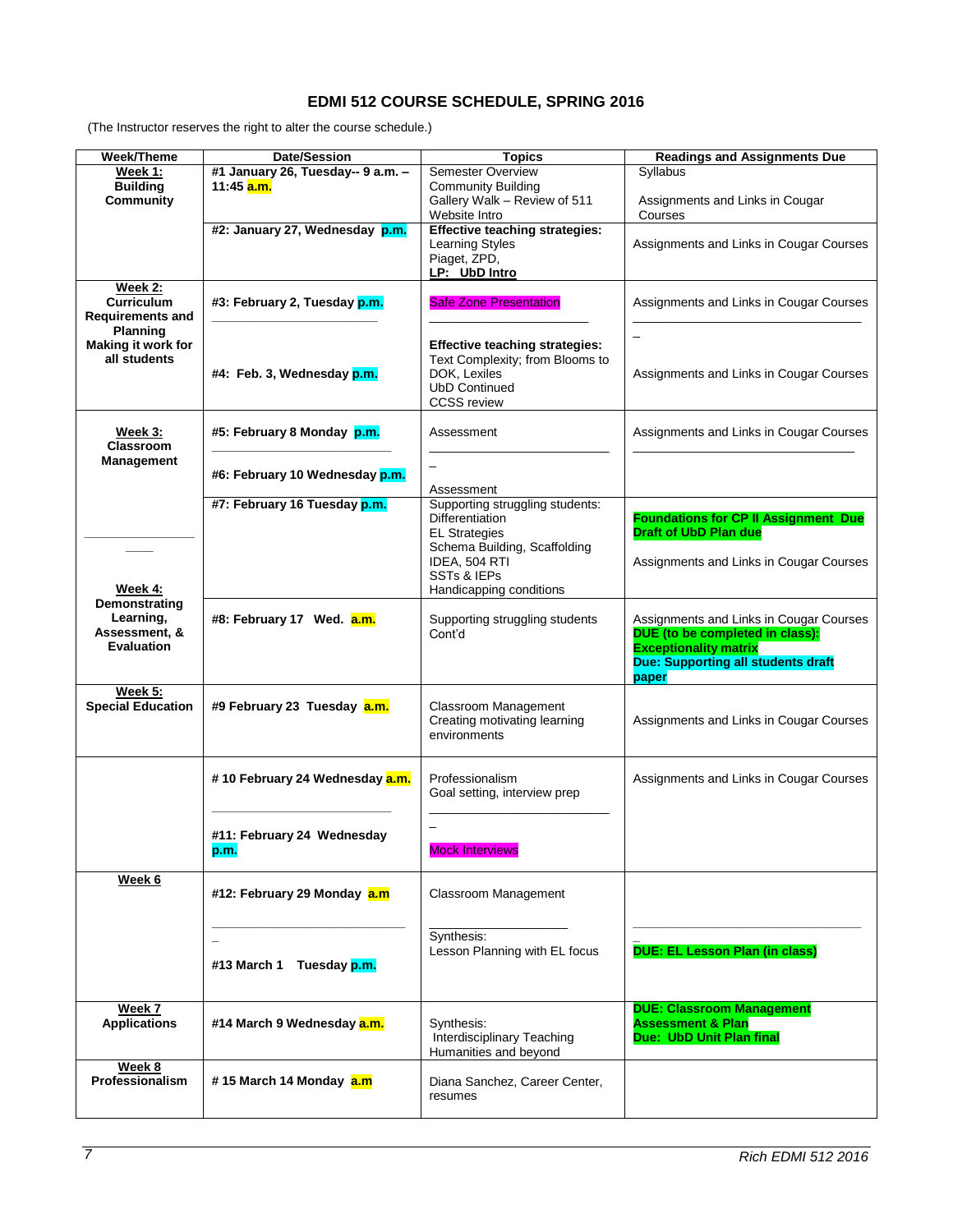| Week/Theme                                                | Date/Session                      | Topics                                                  | <b>Readings and Assignments Due</b>                             |
|-----------------------------------------------------------|-----------------------------------|---------------------------------------------------------|-----------------------------------------------------------------|
|                                                           | #16 March16 Wednesday <b>a.m.</b> | Preparing for CP II<br>Lori Solarski, Program finishing | Due: Website complete/link<br><b>Due: First Day Lesson Plan</b> |
| Week $9-16$<br><b>Content Area</b><br><b>Applications</b> |                                   | On your site                                            |                                                                 |

# **ASSIGNMENTS**

# **Assignment calendar – EDMI Teaching and Learning 512 Spring 2016**

# *Foundations for a good CP II experience: Cooperating Teacher Interview, Class Profiles and Lesson Observations sheets*

You will interview your cooperating teacher to develop a co-teaching relationship to best serve the students. You will also do a class profile for each of your classes (up to 2) to build your knowledge base about students' needs. Watching and observing another teacher through a crucial lens can help you to determine your own areas of strength as well as ways to improve your teaching in general. You will also observe 5 lessons and, using the diamond foldable, record what you are observing. **Due February 16.** (50)

## *Understanding by Design*

For this assignment you will use the information and templates provided to develop an interdisciplinary unit plan outline in the areas of social science and science of approximately 3-4 weeks of instruction for heterogeneous middle grades classrooms. This will be the guideline for your joint assignments in the methods courses. More details will be provided during class. **Draft due February 10, final due March 9.** (100)

## *Exceptionality Matrix/ including RTI, 504 and other designations*

Obtaining a general understanding the U.S. categories of Special Education is an important first step in learning how to best tailor and differentiate your instruction to meet the individual needs of students. For this assignment, you will become an expert on handicapping conditions, 504s and other designations as defined by IDEA and responsive strategies (e.g. RTI). You will demonstrate your knowledge by completing the Exceptionality Matrix and detailing adaptations and supports necessary for student success in a general education classroom. This will be an in-class project due at the end of the session, **Feb. 17.** (50)

# **\*\*** *Supporting all students: 5 page paper draft due February 17, final paper due March 9 more information will be found on Cougar Courses; or volunteering (200)*

# *EL Lesson Plan*

 In this assignment, you will design a poetry writing lesson that is based on a Common core writing standard and CA Content standard and is differentiated for English Learners so as to ensure that your English Learner students have access to the core curriculum and the lesson it culturally relevant for all of your students. You will also need to include an ELD standard in your lesson plan. This Lesson will be completed in class and based on one of the two poems discussed in class and due at the end of the session, **March 1.** (50)